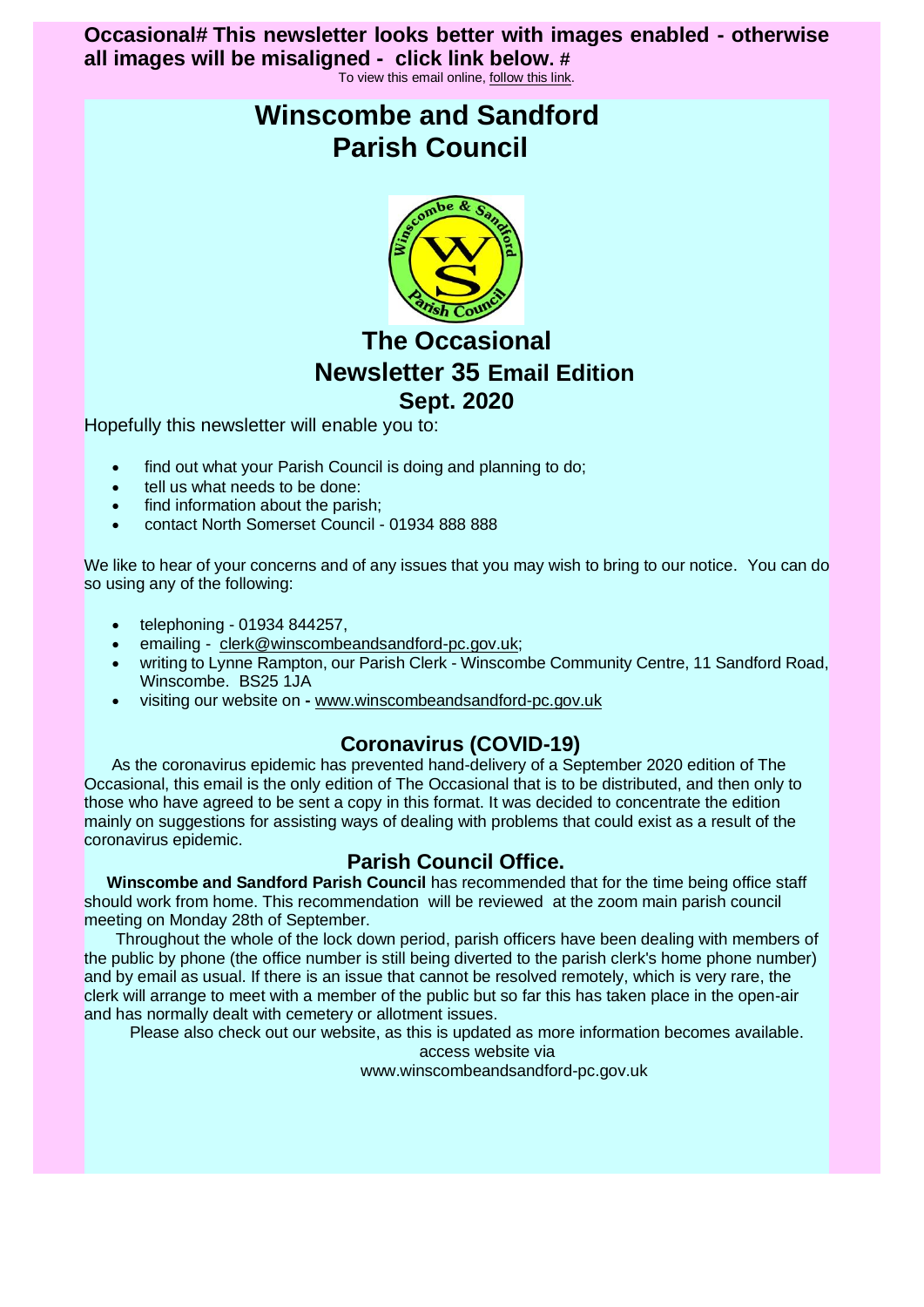

Illustration - Councillor Gus Paterson

Owing to pressure from his other commitments, Parish Councillor Gus Paterson has had to resign from being a parish councillor. His presence was much valued not in the least because of his position as Vice Chairman of the Council.

### **Parish Council Meetings.**

In-person parish council meetings are impractical. An alternative and fairly human process of contacting one another is through telecommuting and it has been decided that the full parish council meetings, and other meetings, may take place via 'ZOOM'. In this way parish and district officers, councillors and public participants can all meet virtually and make both a visual and vocal contribution. The 'ZOOM' procedure has worked very successfully. No person-to-person meetings are to take place.

### **North Somerset Council**

North Somerset Council has launched a new service to co-ordinate a community response and make sure vulnerable residents are supported throughout the coronavirus outbreak.

Access [northsomersetlife.wordpress.com/2020/04/03/help-local-residents-access](https://s6.newzapp.co.uk/t/gtl/MTQ2MjgxMTksMTQ0NjY0MTcyNywxNA==)[support](https://s6.newzapp.co.uk/t/gtl/MTQ2MjgxMTksMTQ0NjY0MTcyNywxNA==) or ring 01934 427437

You can also contact your local North Somerset District Councillors Ann Harley - 01934 842069 or [ann.harley@n-somerset.gov.uk](https://s6.newzapp.co.uk/t/gtl/MTQ2MjgxMjAsMTQ0NjY0MTcyNywxNA==) Karin Haverson - 01934 843766 or [karin.haverson@n-somerset.gov.uk](https://s6.newzapp.co.uk/t/gtl/MTQ2MjgxMjEsMTQ0NjY0MTcyNywxNA==)

# **Notes from a Parish Litter-Picker**



Illustration - some of the litter picked up in Winscombe.

 After the 'Great British Clean Up' here are a few further hints that might help to keep Winscombe tidy in future.

 As a volunteer litter-picker, my faith in my fellow citizens is sometimes sorely tested. Apart from the obvious rubbish from inconsiderate smokers and anti-social louts throwing junk from cars, I've encountered bags of dog mess tossed into hedgerows, dirty nappies, soiled underwear - and even worse! See illustration!

 But the most amount of garbage I retrieve by far is domestic. I hear people blame our hard-working council collectors but the real problem is from carelessly or over-filled green boxes. Despite polite reminders, folks fail to flatten bulky items like milk containers or cardboard boxes and then pile small loose objects and papers on top, ready to be blown away or rummaged by wildlife. Just a small amount of thought each week would greatly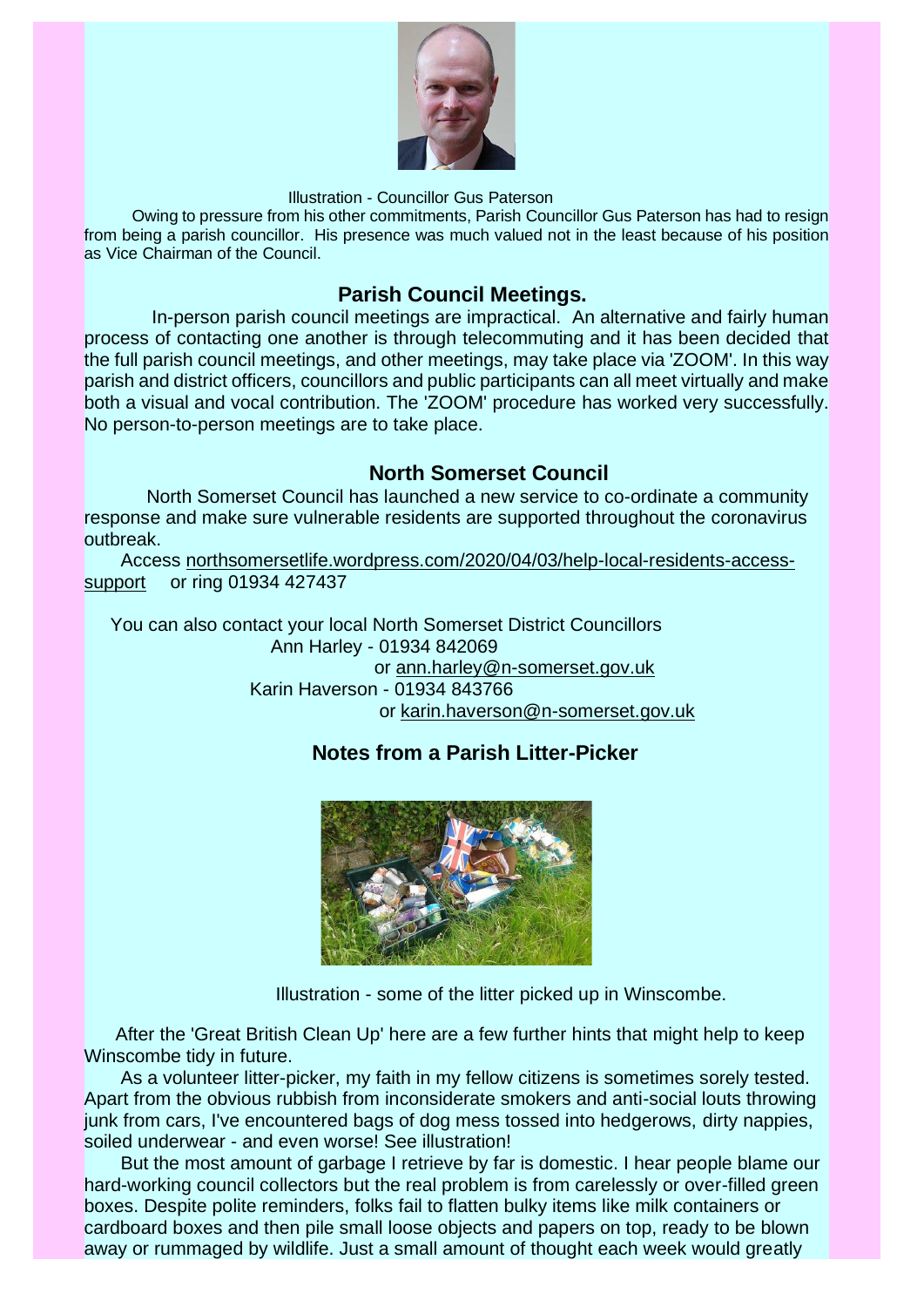help to lessen the problem. And don't forget that additional boxes and box-top nets to restrain the rubbish are available free from the Parish Council office.

 Something that would also help is for folks to simply pick up any bits of random rubbish that might end up outside their properties and pop it in their bins. There seems to be a strange mindset amongst some that, if the trash isn't their's then it's not their responsibility and the 'fairies' will magically get rid of it. If we all just gave a little more thought and consideration to this issue, our village would be even better and tidier than it is already.

### **Relevant Websites regarding Coronavirus**

To access the website which gives the **UK Government'**s most recent advice and information. Access the site via

 [www.gov.uk/government/topical-events/coronavirus-covid-19-uk-government](https://s6.newzapp.co.uk/t/gtl/MTQ2MjgxMjIsMTQ0NjY0MTcyNywxNA==)[response&nbsp](https://s6.newzapp.co.uk/t/gtl/MTQ2MjgxMjIsMTQ0NjY0MTcyNywxNA==)

The site is regularly updated.

The **World Health Organisation** also provides monthly guidance on basic protective measures:

Access the site via

[www.who.int/emergencies/diseases/novel-coronavirus-2019/advice-for-public](https://s6.newzapp.co.uk/t/gtl/MTQ2MjgxMjMsMTQ0NjY0MTcyNywxNA==) The site is updated monthly.

**NHS** guidance on aspects of the Coronavirus epidemic. Access the site via [www.nhs.uk/conditions/coronavirus-covid-19](https://s6.newzapp.co.uk/t/gtl/MTQ2MjgxMjQsMTQ0NjY0MTcyNywxNA==) The site is regularly updated.

 **NHS** guidance on hand washing for families and other aspects Access the site via [www.nhs.uk/live-well/healthy-body/best-way-to-wash-your-hands](https://s6.newzapp.co.uk/t/gtl/MTQ2MjgxMjUsMTQ0NjY0MTcyNywxNA==) The site is updated annually.

### **Winscombe and Sandford COVID-19 Mutual Help Group**

There is now a Facebook group for our Parish, run by volunteers. This is a regional page to coordinate neighbourly action where people can request help or offer help and friendly advice. Access the site via [www.facebook.com/groups/872015633272127](https://s6.newzapp.co.uk/t/gtl/MTQ2MjgxMjYsMTQ0NjY0MTcyNywxNA==)

### **Winscombe Contact Scheme**

This voluntary group continues to provide transport to medical appointments for residents of Winscombe and patients of Winscombe Surgery. Regrettably, the service is much reduced as many drivers are required to self-isolate. Arrangements can be made by contacting - 07888 812398 820300

### **Sandford Contact Scheme**

This group continues to provide for residents of Sandford transport for medical appointments. Regrettably the service is much reduced as many drivers are required to self-isolate. Arrangement can be made by contacting - 01934 820300, or 824071 or 822174 or 822030. Please do not leave messages but keep trying until you get an answer.

### **Churchill & Langford Minibus Society**

The suspension of the service for the past 20 weeks has been difficult for all concerned. Things have improved and so it is reasonable to consider how we might start operating the minibuses again.

If we are to do this properly we need to make some changes in the way in which we operate. We need to be respectful of the fact that the virus has not gone away and is still out there. There have been recent small increases in the number of cases in this locality but the numbers in this area are still low.

### **What changes need to be considered?**

The main changes obviously have to be the way in which drivers, passengers and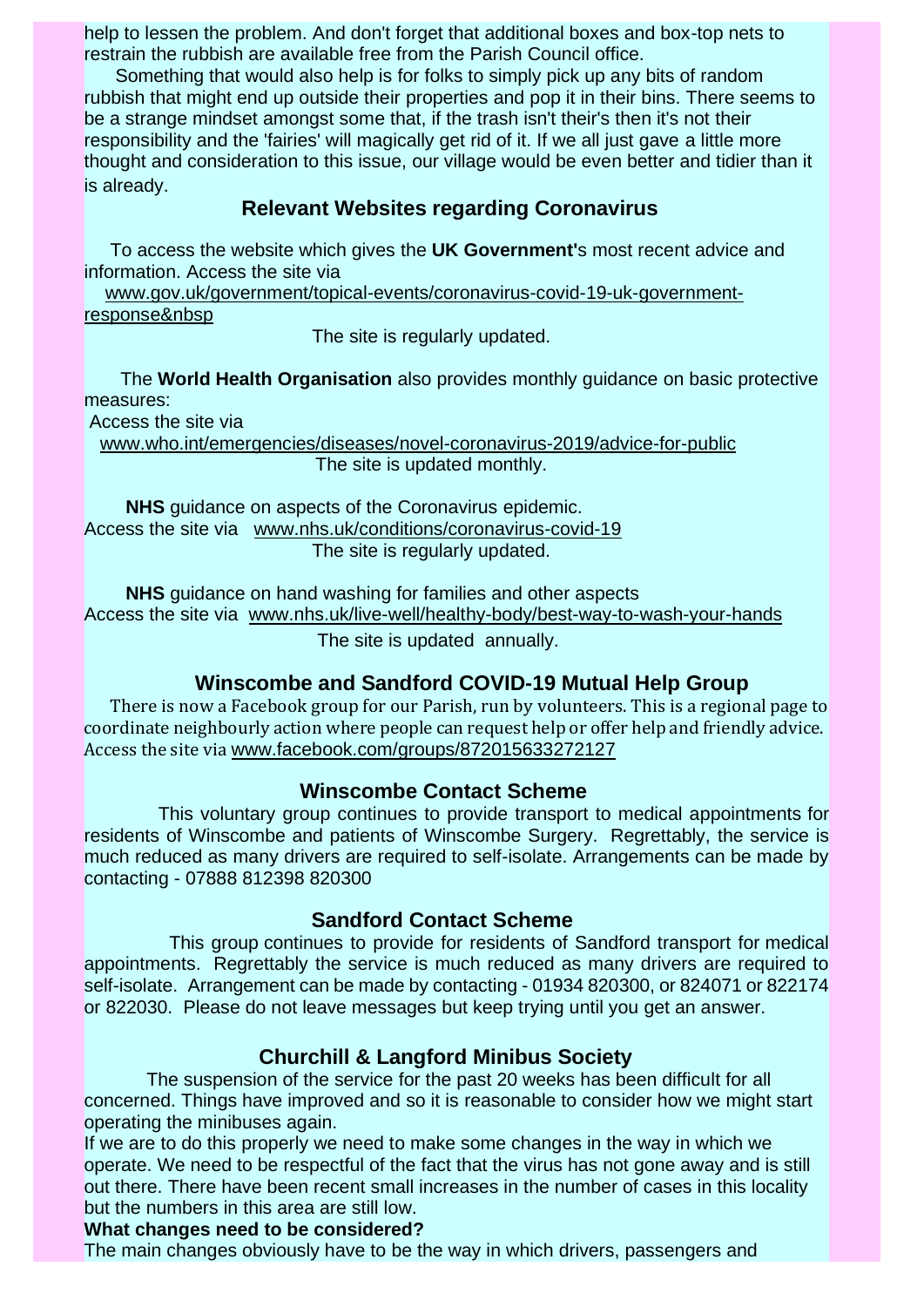#### vehicles interact.

We need to comply with social distancing and reduce the potential for any contamination, whether it be from surfaces or directly.

#### **Prior to the trip**

Social distancing is an essential requirement and so it has been necessary to assess how many people might be carried on each bus. It has been assumed that the minimum distance between passengers and driver should be at least one metre with mitigating circumstances.

We have two minibuses, one with 10 seats and the other with 12 seats.

*It is assumed that at all times passengers and the driver will be wearing a mask.* on the 10 seater. *5 people* on the 12 seater and *for 6 people.*

*We are to put a screen behind the driver's seat in each vehicle.*

The seats which cannot be used will be marked with red tape and shown to be out of use. Please remember that people in the same 'bubble' cannot sit together as otherwise it will disrupt the seating in the rest of the vehicle and they will not be sitting a metre away from others.

All surfaces and handles and will be wiped down by the driver with the antiseptic wipes provided.

Windows can also be opened where appropriate.

### **Banwell Garden Centre**

This garden centre is now open to customers. You can still telephone in your orders for plants, compost and garden materials. The Centre will deliver locally (free, if orders are over £25) - telephone 01934 822246

### **SPAR Sandford with Thatchers Cider**

Working with Thatchers Cider, the Sandford convenience store is offering a telephone order and delivery service for local people. Telephone Thatchers Cider on telephone number 01934 321280.

### **Hinkley Point Connection - update**

The summer update of this project may be found on this website Access here [-](https://s6.newzapp.co.uk/t/gtl/MTQ2MjgxMjcsMTQ0NjY0MTcyNywxNA==) [hinkleyconnection.co.uk/project-update-5](https://s6.newzapp.co.uk/t/gtl/MTQ2MjgxMjgsMTQ0NjY0MTcyNywxNA==)

### **Parish Council Meetings.**

These are the meetings that would have taken place but for the pandemic. Some, as shown, will take place via zoom. Others could take placevia zoom. However, at present, no person-to-person meetings will take place until further notice. September:

|           | Cemetery and Allotment Working Group 14th;<br>Planning Committee 21st; Zoom                                                                                         |
|-----------|---------------------------------------------------------------------------------------------------------------------------------------------------------------------|
|           | Full Parish Council 28th. Zoom                                                                                                                                      |
| October:  |                                                                                                                                                                     |
|           | <b>Environment Working Group 5th;</b>                                                                                                                               |
|           | Planning Committee 19th; Zoom                                                                                                                                       |
|           | Full Parish Council 26th. Zoom                                                                                                                                      |
| November: |                                                                                                                                                                     |
|           | War Memorial Ground Advisory Committee 2nd;<br>Employment, Finance and Policies Committee 9th; Zoom<br>Full Parish Council 23rd;<br>Environment Working Group 30th. |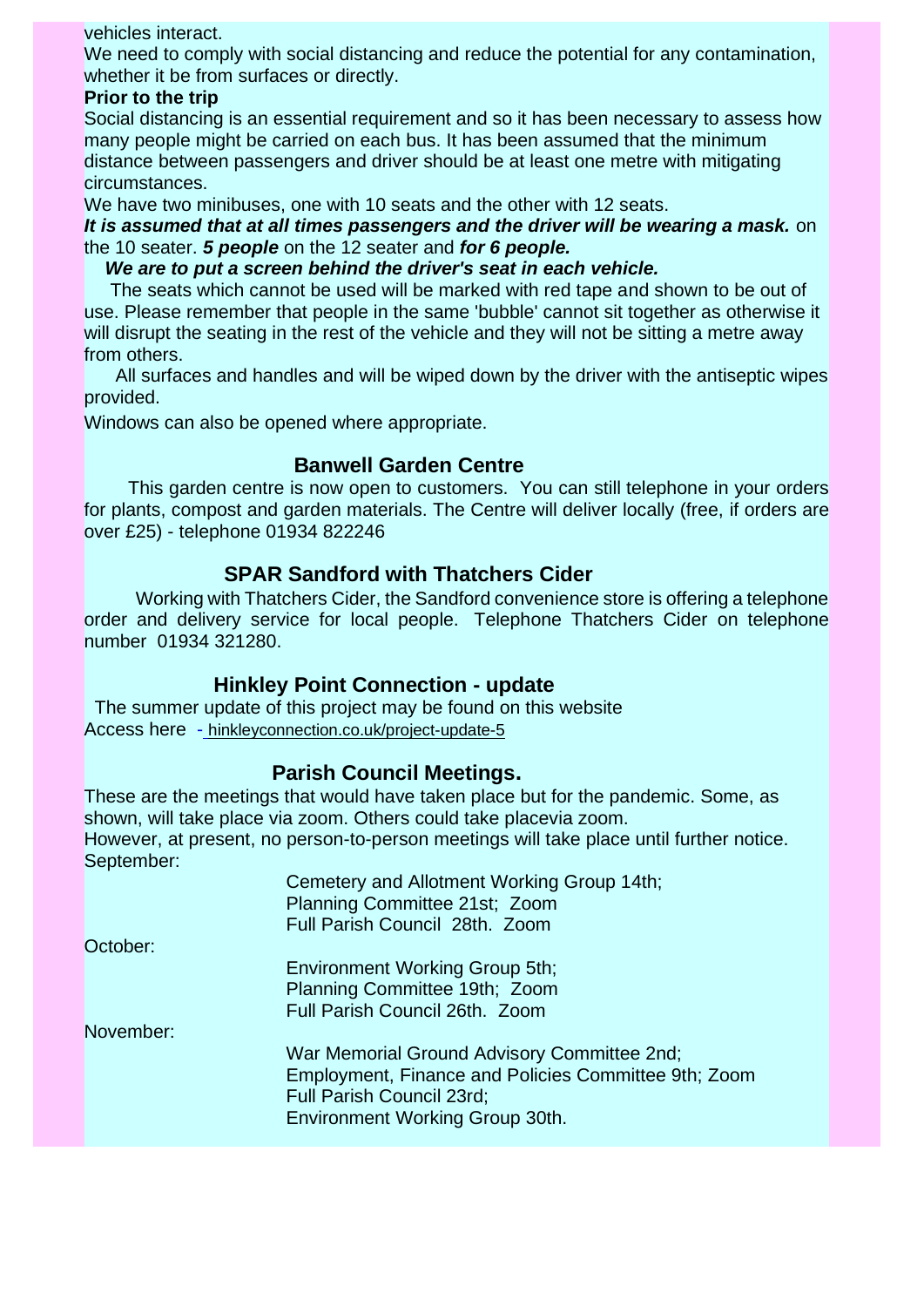

**To see a fascinating video about Winscombe, produced by Heather Pitch**

Access via [www.youtube.com/watch?v=qxTVBZlYrO8](https://s6.newzapp.co.uk/t/gtl/MTQ2MjgxMjksMTQ0NjY0MTcyNywxNA==)

Illustration - Church of St James, Winscombe

# **Parish Business Office in Sandford Road**

 **Parish Business Parish Office in Sandford Road**

### Illustration - Parish Office, Winscombe Community Centre **List of some Parish Council activites and links to some North Somerset Council Services**

### **Allotments**

Our thirty-one allotments in Sandford Road are so popular that there is a short waiting list. Please ring the clerk to add you name to the list.

### **Award Land**

Access off Quarry Road - with attractive walks with places to sit and view the countryside maintained and preserved by the Parish Council.

### **Belgian Avenue**

Supporting Sidcot School's presentation and care for Belgian Avenue - a line of trees adjacent to Fountain Lane in Sidcot

### **Bus Shelters**

Some but not all of the bus shelters in the parish are the responsibility of the Parish Council. Report damage to the Parish Clerk. It **Cemetery**